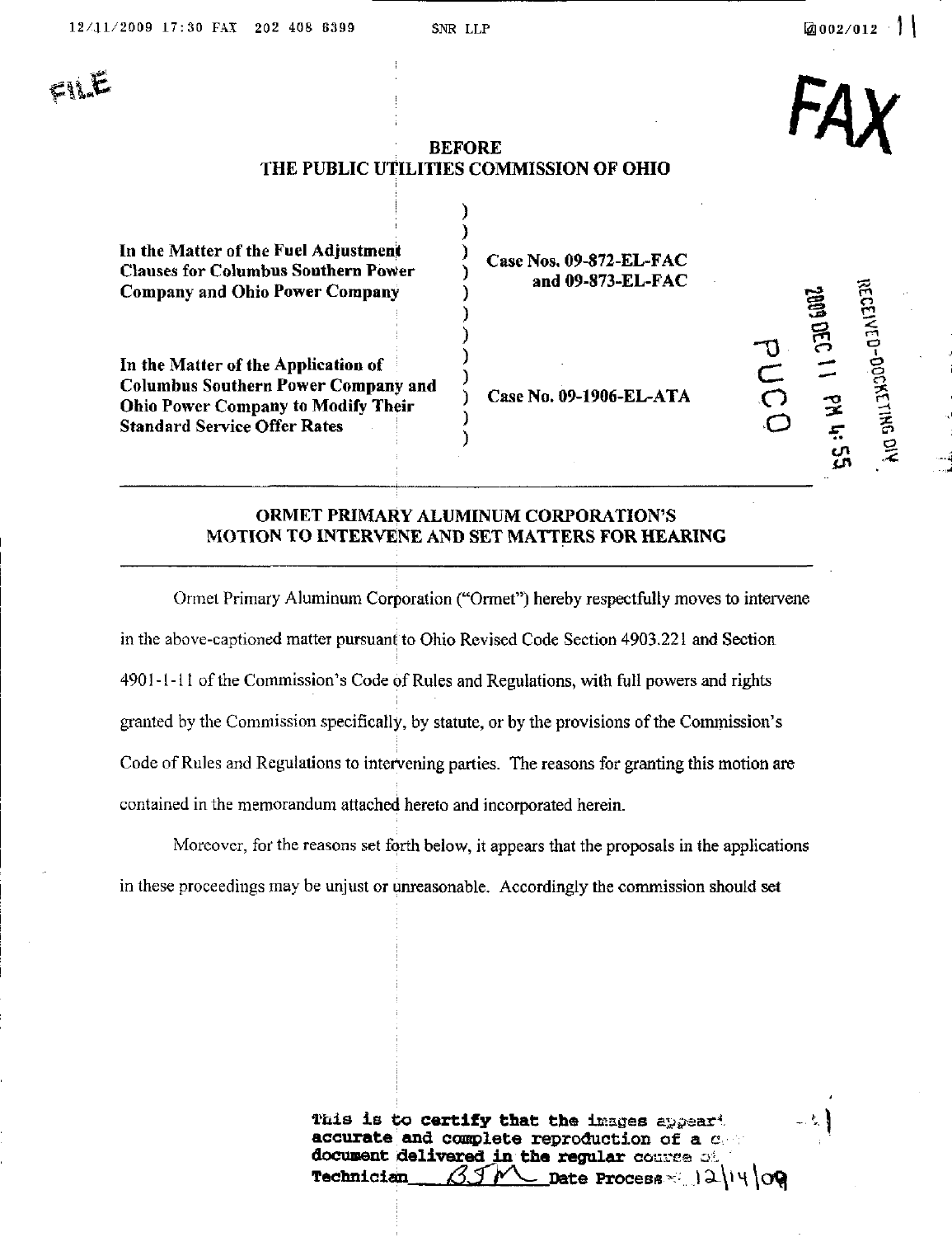these matters for hearing.

Respectfully submitted,

 $2.26$ 

Clinton A. Vince, Counsel of Record Douglas G. Bonner Daniel D. Barnowski Emma F. Hand Keith C. Nusbaum (#0082745) Sonnenschein Nath & Rosenthal LLP 1301 K Street NW Suite 600, East Tower Washington, DC 20005 202.408.8004 Telephone 202.408.6399 Facsimile cvince@sonnenschein.com [dboimer@sonnenschein.com](mailto:dboimer@sonnenschein.com)  [dbamowski@sonnenschein.com](mailto:dbamowski@sonnenschein.com)  [ehand@soimenschein.com](mailto:ehand@soimenschein.com)  [knusbaum@sonnenschein.com](mailto:knusbaum@sonnenschein.com) 

Attorneys for Ormet Primary Aluminum Corporation

Dated: December 11, 2009

 $-2-$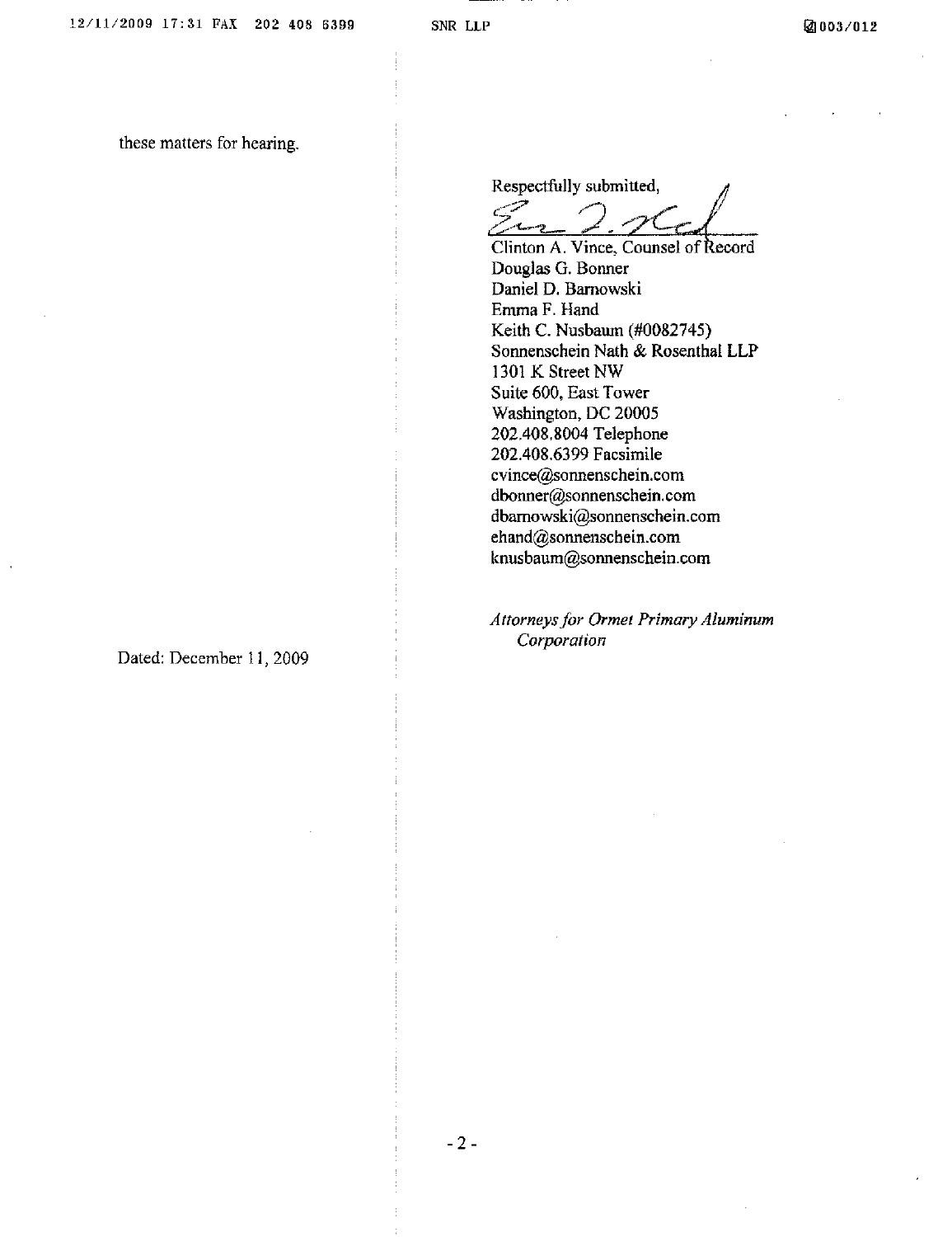### **BEFORE** THE PUBLIC UTILITIES COMMISSION OF OHIO

Y

| In the Matter of the Fuel Adjustment       |  |
|--------------------------------------------|--|
| <b>Clauses for Columbus Southern Power</b> |  |
| <b>Company and Ohio Power Company</b>      |  |

In the Matter of the Application of Columbus Southern Power Company and Ohio Power Company to Modify Their Standard Service Offer Rates

Case Nos. 09-872-EL-FAC and 09-873-EL-FAC

Case No. 09-1906-EL-ATA

## MEMORANDUM IN SUPPORT OF ORMET PRIMARY ALUMINUM CORPORATION'S MOTION TO INTERVENE AND SET MATTERS FOR HEARING

)

### I. Motion to Intervene

Ormet Primary Aluminum Corporation ("Ormet") should be permitted to intervene in these matters pursuant to Section 4903.221, Ohio Revised Code and the Commission's Rules and Regulations contained in Section  $4901-11$  of the Ohio Administrative Code. The outcome of these proceedings could impact a power agreement with the Applicants, Columbus Southern Power co. ("CSP") and Ohio Power Co. ("OP") (collectively "AEP Ohio") that determines the rates Ormet pays for electricity.

Under Section 4903.221, any person who may be adversely affected by a Commission proceeding may intervene in such proceeding. The Commission's Rules state that any person shall be permitted to intervene in a proceeding upon a showing that:

The person has a real and substantial interest in the proceeding, and the person is so situated that the disposition of the proceeding may, as a practical matter, impair or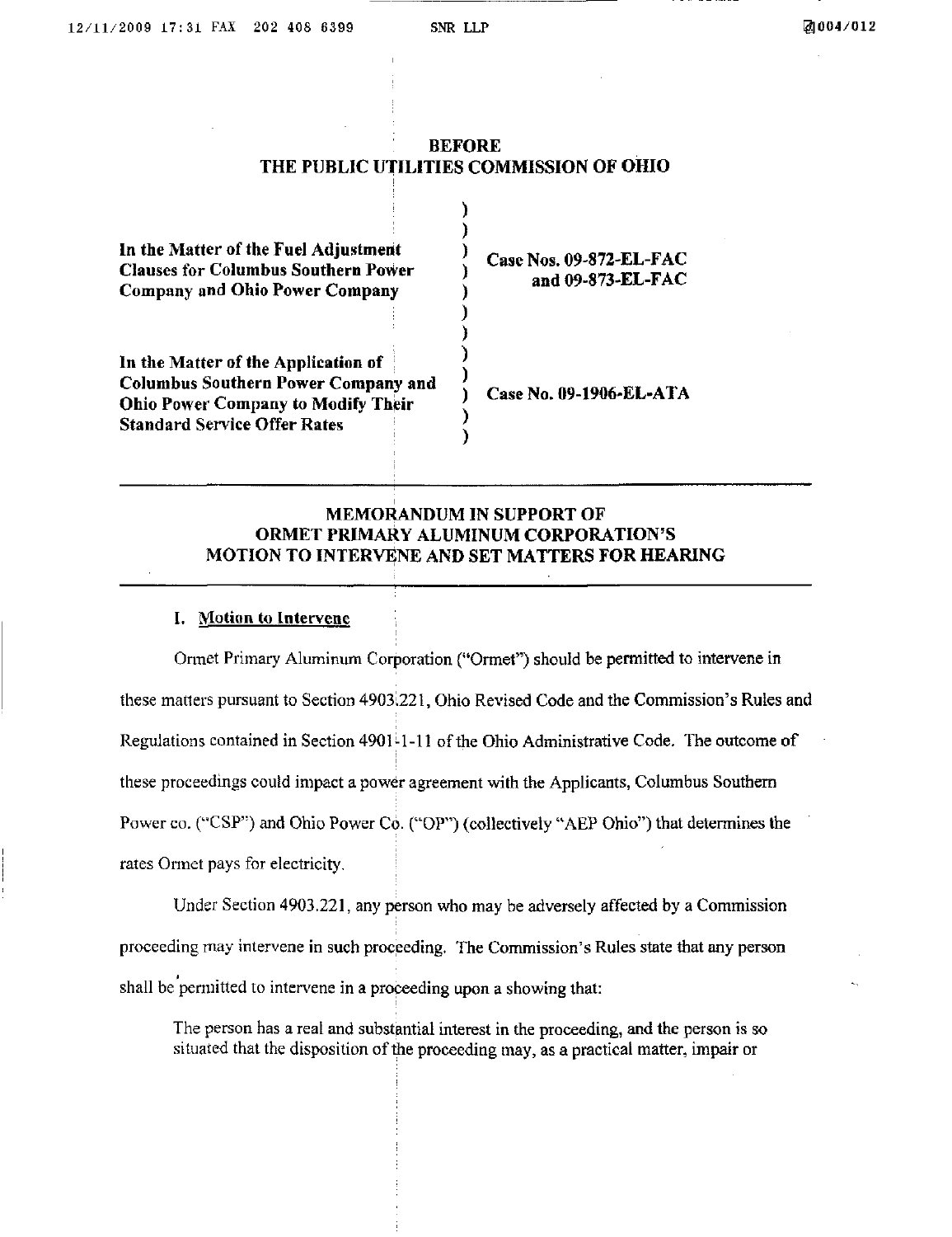impede his or her ability to protect that interest, unless the person's interest is adequately represented by existing parties.'

Ormet has a real and substantial interest in this proceeding. Under the Unique

Arrangement Ormet has with AEP Ohio, approved in Commission Case No. 09-119-EL-AEC,

the rates Ormet pays are discounted against the standard tariff rate applicable to Ormet. Thus,

any increase in that standard tariff rate will increase the rate that Ormet pays for power.

In deciding whether to permit intervention under Section 4901-1-11(B) of the Ohio

Administrative Code, the Commission considers:

- (1) The nature and extent of the prospective intervenor's interest.
- (2) The legal position advanced by the prospective intervenor and its probable relation to the merits of the case.
- (3) Whether the intervention by the prospective intervenor will imduly prolong or delay the proceedings.
- (4) Whether the prospective intervenor will significantly contribute to the full development and equitable resolution of the factual issues.
- (5) The extent to which the person's interest is represented by existing parties.

Ormet's unique relationship with AEP Ohio under its Commission-approved power

agreement will assist in the full development and equitable resolution of the factual issues and

indicates that no other party can adequately represent Ormet's interest in these proceedings.

Ormet's intervention is timely and will not unduly prolong or delay the proceedings.

#### IL Motion to Set Matters for Hearing

AEP Ohio has not adequately supported its treatment of the rate for Ormet in these proceedings, and has not developed a consistent treatment for Ormet. There is cause for concern that the rates proposed by AEP Ohio for Ormet could cause AEP Ohio to overcollect. For example, in the December 1, 2009 proposal filed in Case Nos. 09-872-EL-FAC and 09-873-EL-FAC, on Page 2 of 2 of the Workpaper ito Schedule 4 for CSP and Page 2 of 3 of the Workpaper

' Ohio Admin. Code § 4901-1-11(A)(2) (2007).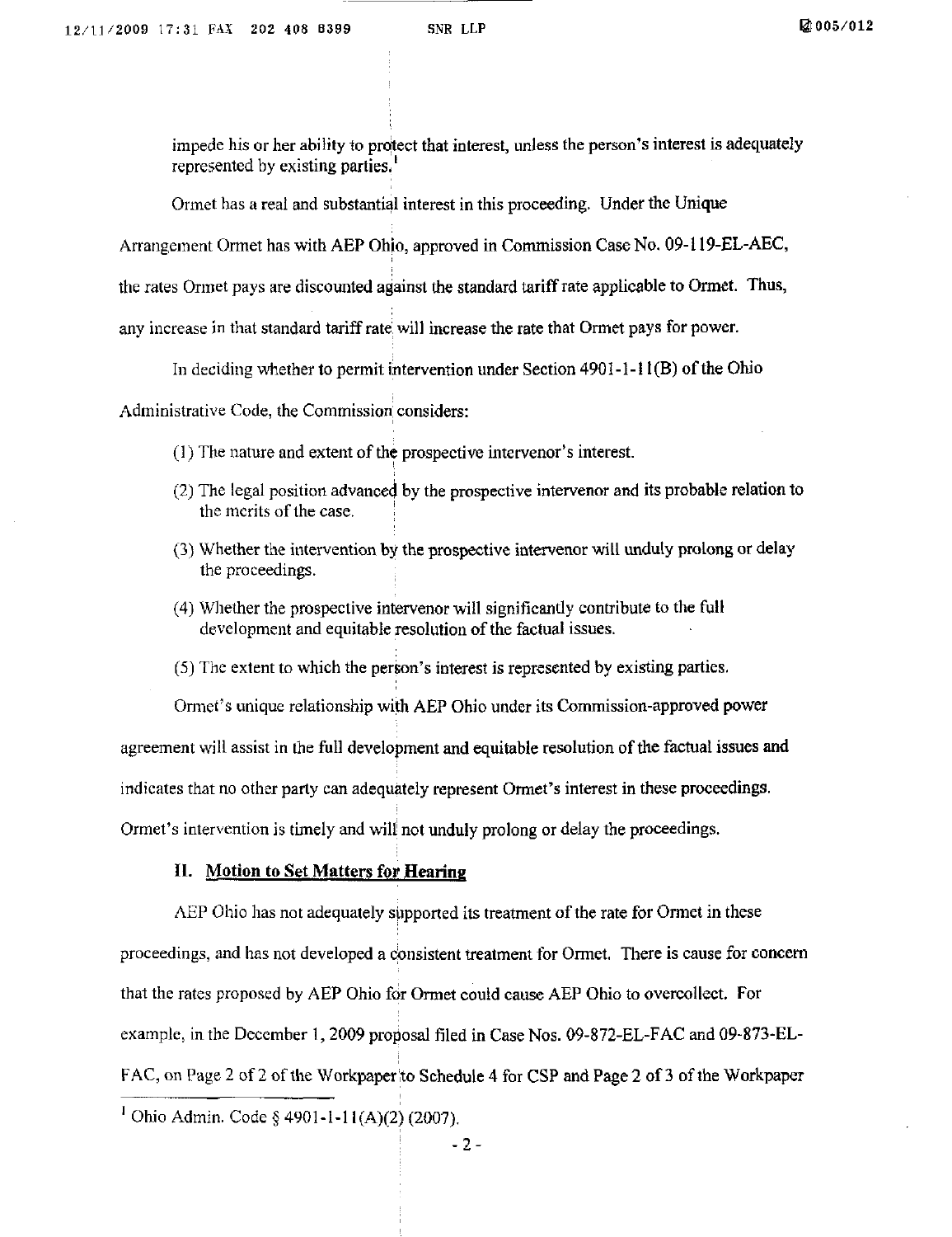to Schedule 4 for OP, AEP Ohio sets forth the figures pertaining to Ormet in the first column labeled "Joint S.T.". Ormet is concenied that while lines I through 18 of that column represent figures specific to Ormet, line 19, the figure used for the FAC Rate  $@$  Meter, Secondary, is the same as for GS-4. Using Ormet-specific numbers at the top of the column and the general GS-4 number in line 19 produces a higher rate and greater revenues for AEP Ohio than either (1) simply eliminating the separate column for Ormet and including Ormet's numbers in the GS-4/IRP-D column on Page 1 of the same Workpapers or (2) using an Ormet-specific number in line 19 would produce. It also produces a 6.6% CSP rate increase and a 8.6% OP rate increase for Ormet, well above the 6% CSP increase and 7% OP increase allowed under the Commission's orders in AEP's Electric Security Plan Case. $<sup>2</sup>$  AEP Ohio has offered no</sup> justification for this treatment of Ormet. If the standard tariff rate set for Ormet is too high, then AEP Ohio will overcollect either from Ormet or from other customers during periods where Ormet is receiving a discounted rate under its Unique Arrangement with AEP Ohio. Unexplained inconsistencies such as this exemplify the need to set these proceedings for hearing so that the Commission and the parties may examine AEP Ohio's filing in detail and assure themselves that it is just and reasonable.

 $3$  See In the Matter of the Application of Columbus Southern Power Company for Approval of an Electric Security Plan; an Amendment to its Corporate Separation Plan; and the Sale or Transfer of Certain Generating Assets; et al, Case Nos. 08-917-EL-SSO and 08-918-EL-SSO, Opinion and Order, at p.22, filed Mar. 18, 2009.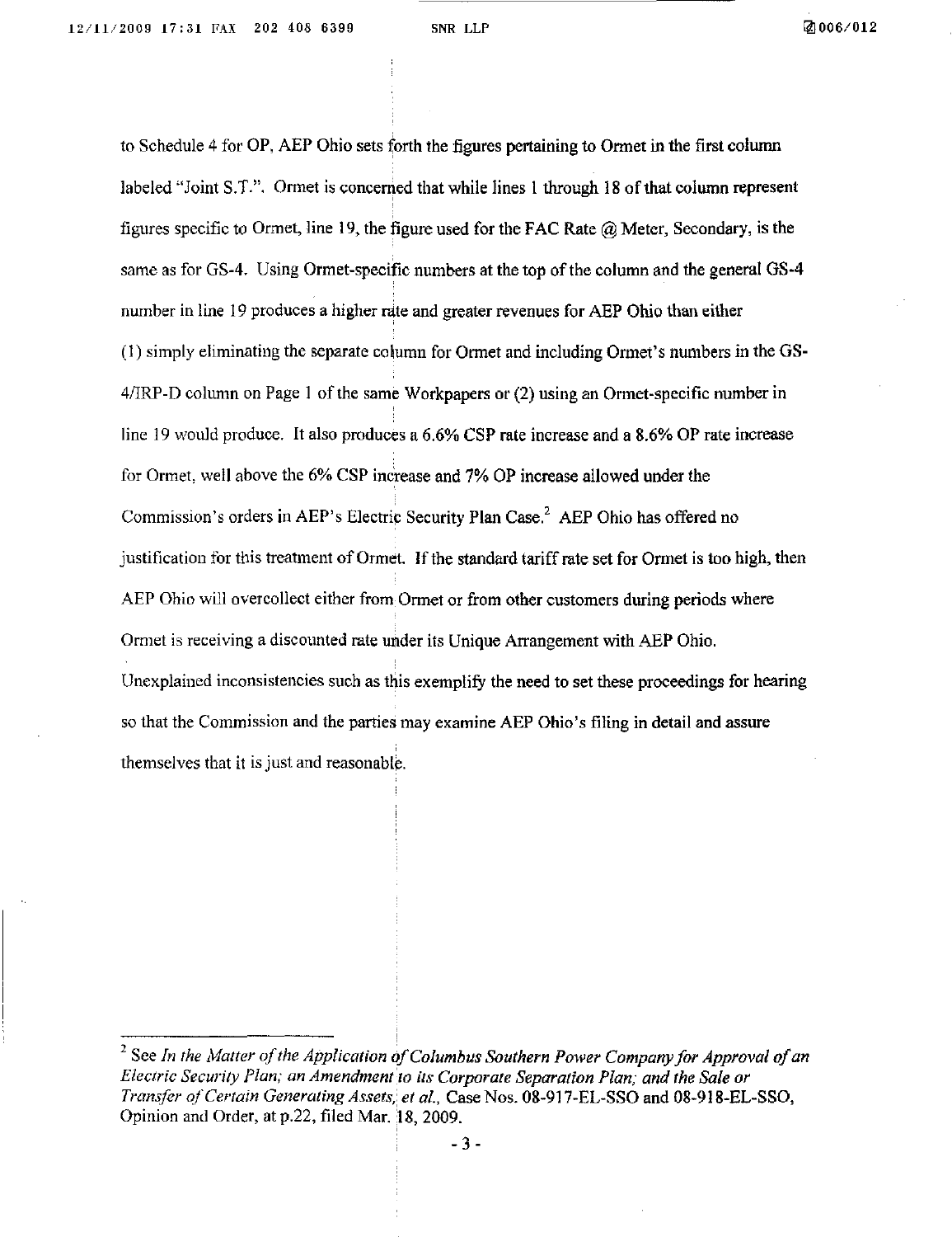WHEREFORE, Ormet respectfully requests that the Commission grant its motion to

intervene in these proceedings and set these matters for hearing.

Respectfully submitted.

 $\sqrt{222 \times 10^{-4}}$ 

Clinton A. Vince, Counsel of Record Douglas G.<sup>\</sup>Bonner Daniel D. Barnowski Emma F. Hand Keith C. Nusbaum (#0082745) Sonnenschein Nath & Rosenthal LLP 1301 K Street NW Suite 600, East Tower Washington, DC 20005 202.408.8004 Telephone 202.408.6399 Facsimile cvince@sonnenschein.com [dbonner@sonnenschein.com](mailto:dbonner@sonnenschein.com)  [dbamowski@sonnenschein.com](mailto:dbamowski@sonnenschein.com)  [ehand@sonnenschein.com](mailto:ehand@sonnenschein.com)  [knusbaum@sonnenschein.com](mailto:knusbaum@sonnenschein.com) 

Attorneys for Ormet Primary Aluminum Corporation

Dated: December 11. 2009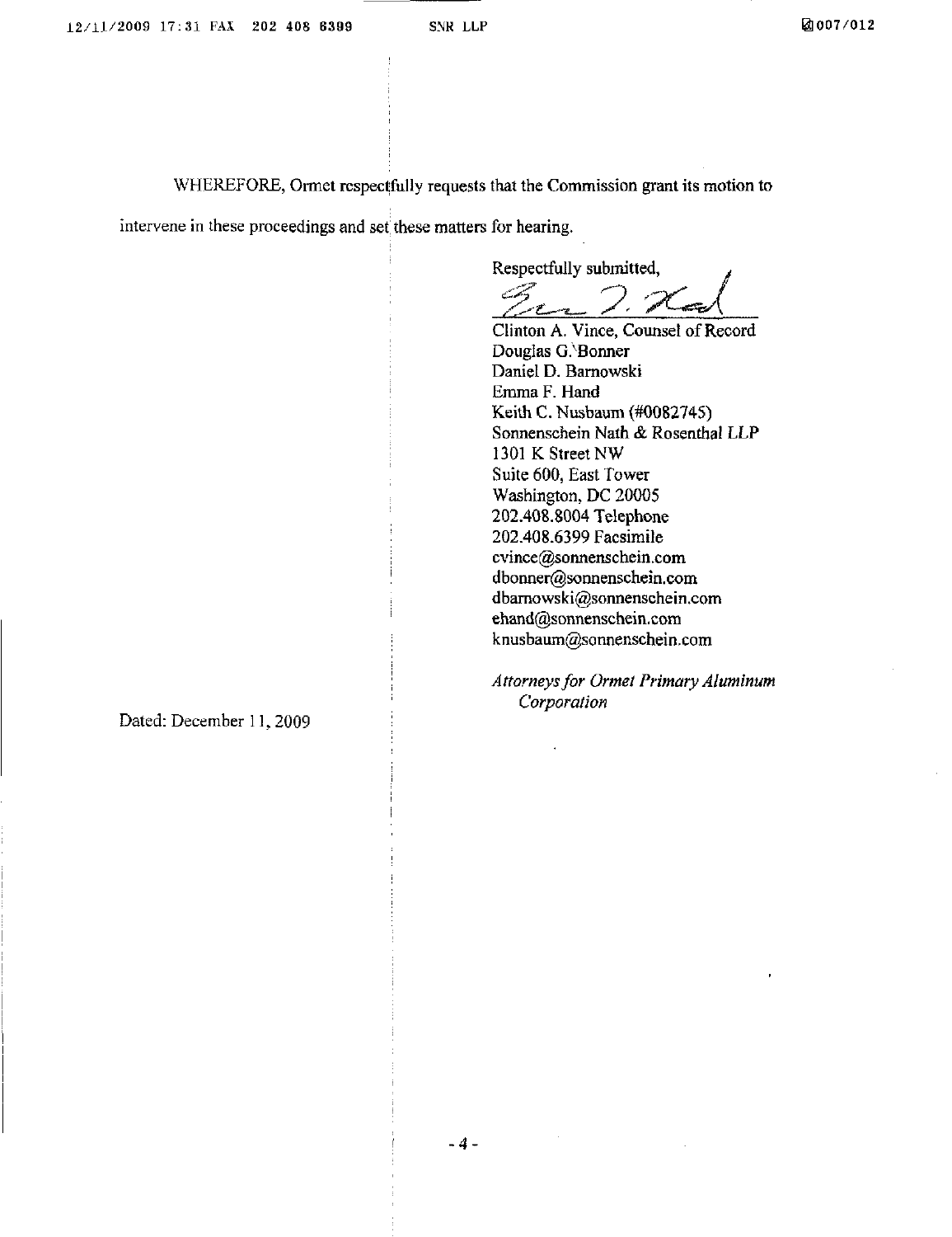# CERTIFICATE OF SERVICE

1 hereby ceitify that a copy of Ormet Primary Aluminum Corporation's Motion to Intervene and Memorandum in Support were served by U.S. Mail upon counsel identified below for all parties of record this  $11<sup>th</sup>$  day of December, 2009.

.<C'€-^t^  $2.7$ 

Emma F. Hand

# **SERVICE LIST**

Columbus Southern Power Company Ohio Power Company Selwyn J. R. Dias Suite 800 88 E. Broad Street Columbus OH 43215-3550

Michael Idzkowski Ohio Consumers' Counsel 10 W. Broad Street Suite 1800 Columbus OH 43215-3485

Marvin I. Resnik American Electric Power Company 1 Riverside Plaza,  $29<sup>th</sup>$  Floor Columbus OH 43215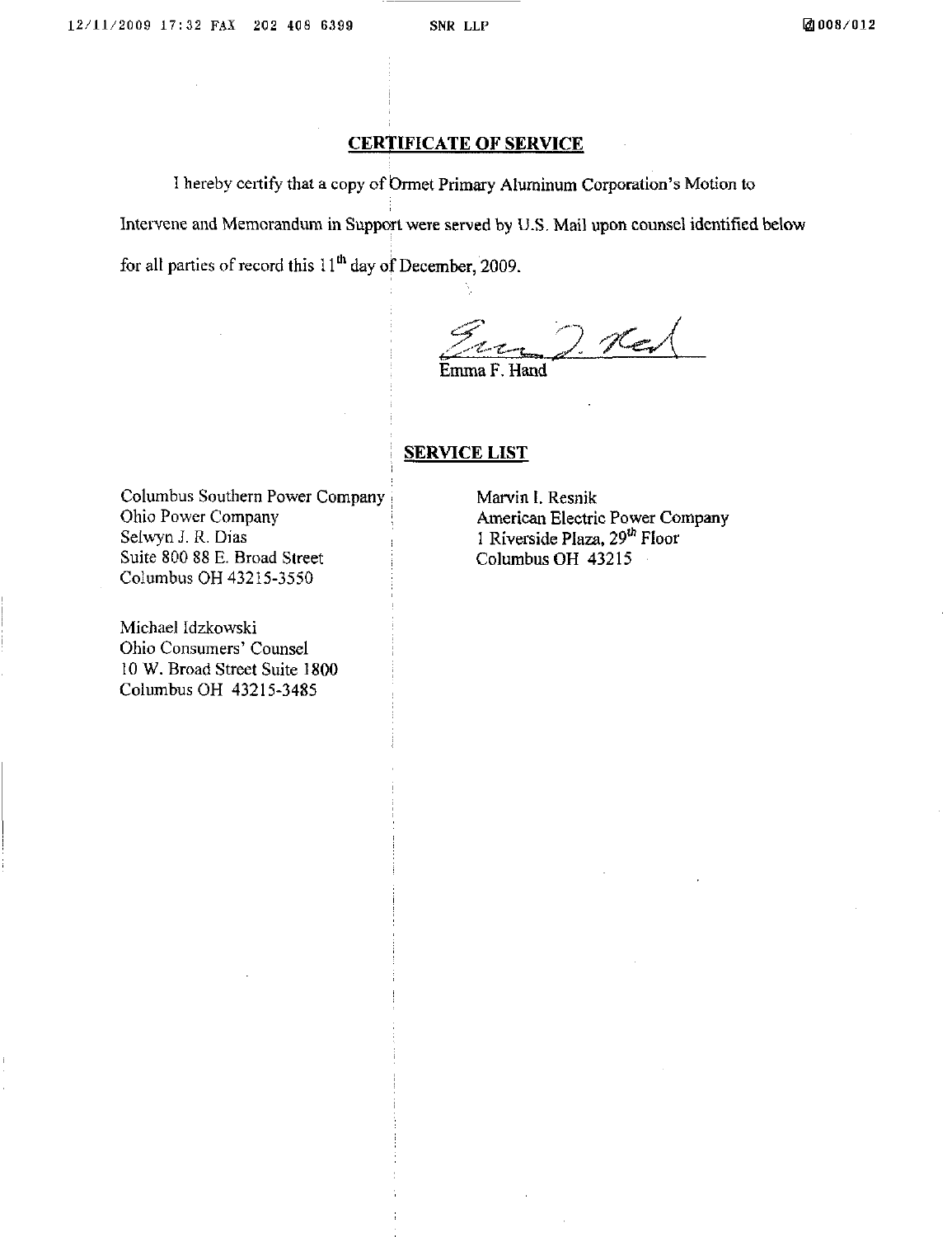#### BEFORE THE PUBLIC UTILITIES COMMISSION OF OHIO

| In the Matter of the Fuel Adjustment<br><b>Clauses for Columbus Southern Power</b><br>Company and Ohio Power Company                                                  | Case Nos. 09-872-EL-FAC<br>and 09-873-EL-FAC |
|-----------------------------------------------------------------------------------------------------------------------------------------------------------------------|----------------------------------------------|
| In the Matter of the Application of<br><b>Columbus Southern Power Company and</b><br><b>Ohio Power Company to Modify Their</b><br><b>Standard Service Offer Rates</b> | Case No. 09-1906-EL-ATA                      |

# MOTION FOR ADMISSION PRO HAC VICE OF CLINTON A. VINCE, DOUGLAS G. BONNER, DANIEL D. BARNOWSKI A ND EMMA F. HAND

Pursuant to Section 4901-1-08(B) of the Ohio Administrative Code, Keith C. Nusbauni (#0082745), an attorney licensed to practice law in the State of Ohio in good standing, respectfully petitions the Public Utilities Commission of Ohio ("Commission") to permit Clinton A. Vince, Douglas G. Bonner, Daniel D. Barnowski, and Emma F. Hand to practice pro hac vice before the Commission in the captioned proceedings. Mr. Vince, Mr. Bonner, Mr. Barnowski and Ms. Hand represent Ormet Primary Aluminum Corporation, an industrial customer of Columbus Southern Power Company and Ohio Power Company.

Mr. Vincc was graduated fromithe Georgetown University Law Center in 1974. Mr. Vince is an active member in good standing of the District of Columbia Bar (#223594) and the New York Bar (#3805892), and has been admitted to the Supreme Court of the United States, the United States Courts of Appeal for the First, Second, Fourth, Fifth, Eighth, Tenth, Eleventh and D.C. Circuits and the District of Columbia and New York federal district courts. Mr. Vince has practiced energy law continuously since being admitted to the New York Bar in 1975.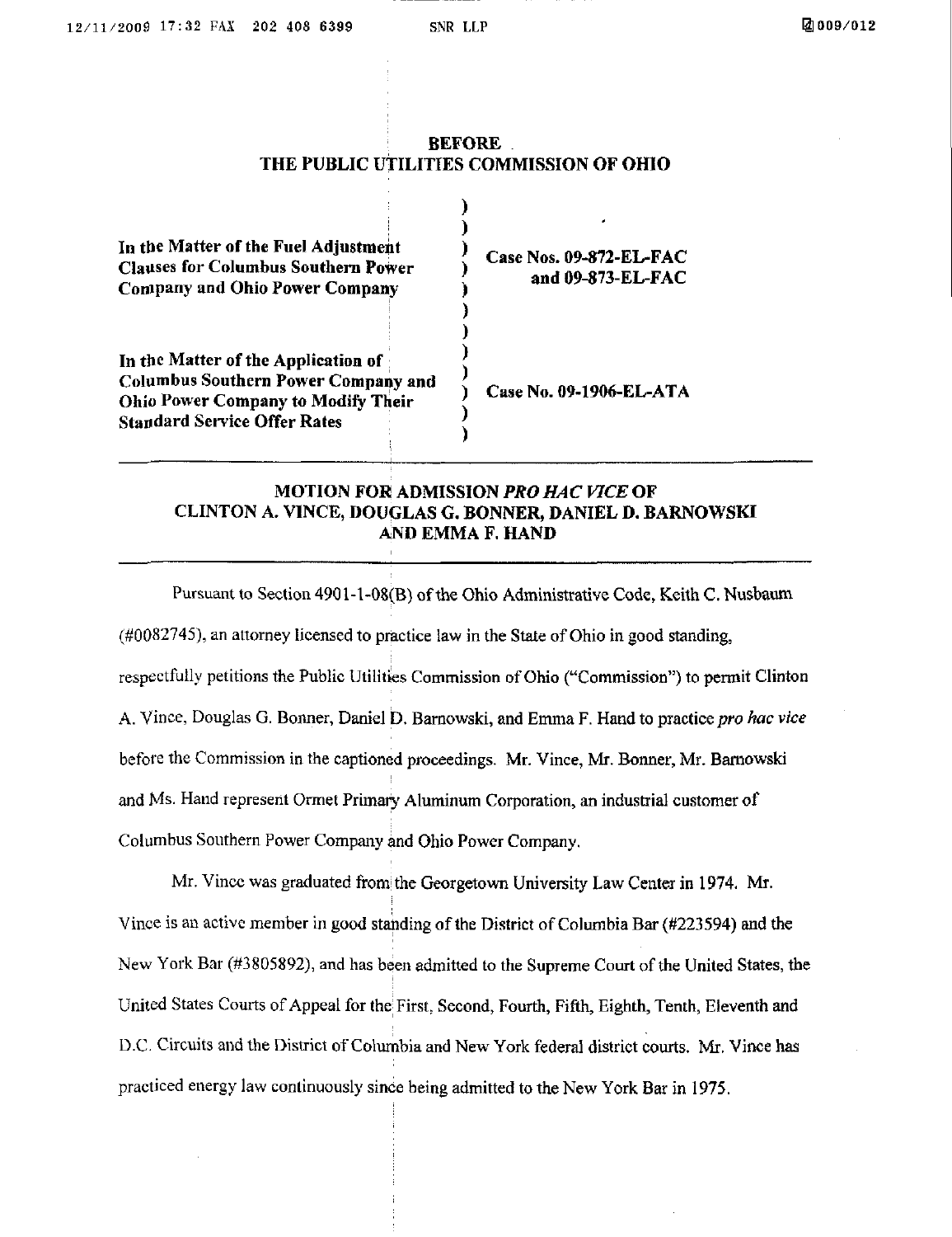Mr. Bonner was graduated from Catholic University Law School in 1983, Mr. Bonner is an active member in good standing in the District of Columbia Bar (#384060) and the Florida Bar (#376825), and has been admitted to the United States Courts of Appeal for the Fifth, Ninth, Eleventh, and D.C. Circuits and the District of Columbia and Southern and Middle District of Florida federal district courts. Mr. Bonner has practiced law continuously since being admitted to the Florida Bar in 1983, and has over 16 years experience representing regulated utilities in administrative and litigation matters.

Mr. Barnowski was graduated from the University of Michigan Law School in 1995. Mr. Barnowski is an active member in good standing of the District of Columbia Bar (# 457108) and an inactive member of the Arizona Bar (# 16364), and has been admitted to the United States Courts of Appeal for the Fifth Circuit knd the District of Columbia and District of Arizona federal district courts. Mr. Barnowski has practiced law continuously since being admitted to the Arizona Bar in 1995, and has experience representing regulated utilities in administrative and litigation matters.

Ms. Hand was graduated from the Georgetown University Law Center in 2001. She is an active member in good standing of the Virginia Bar (#46272) and the District of Columbia Bar (#4760001), and is admitted to the United States Courts of Appeal for the Fourth, Ninth and D.C. Circuits and the United States District Court for the District of Columbia. Ms. Hand has practiced energy law continuously since she was admitted to the Virginia Bar in 2001.

 $-2-$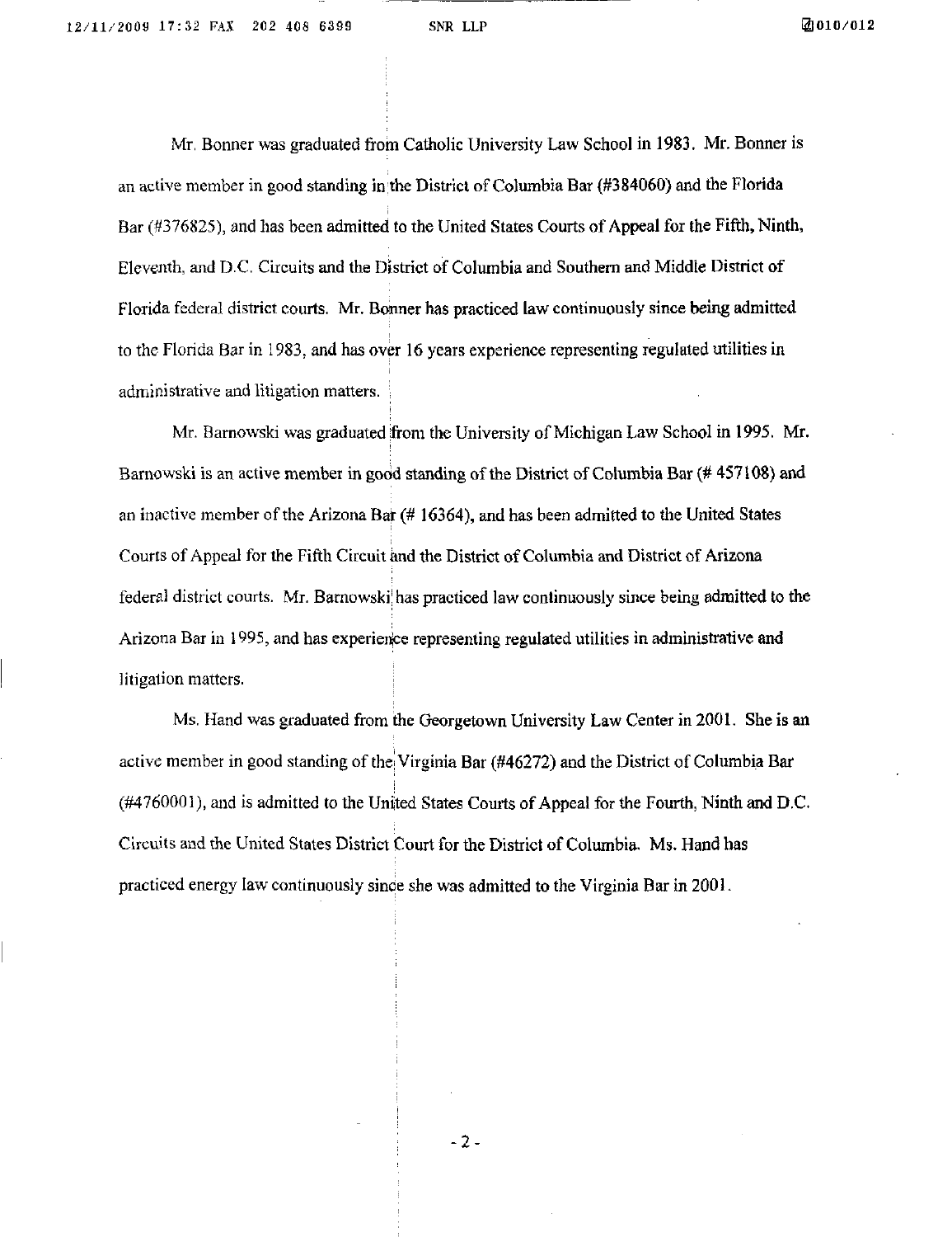WHEREFORE, Keith C. Nusbaum respectfully requests that Clinton A. Vince, Douglas G. Bonner, Daniel D. Barnowski and Emma F. Hand be permitted to practice before the Commission in the aforementioned proceedings.

Respectfully submitted,

Leith C Nusbaum/Esse

Keith C. Nusbaum (#0082745) Sonnenschein Nath & Rosenthal LLP 1221 Avenue of the Americas New York, NY 10020-1089 212-768-6910 phone 212-768-6800 fax [knusbaum@sonnenschein.com](mailto:knusbaum@sonnenschein.com) 

Dated: December 11,2009